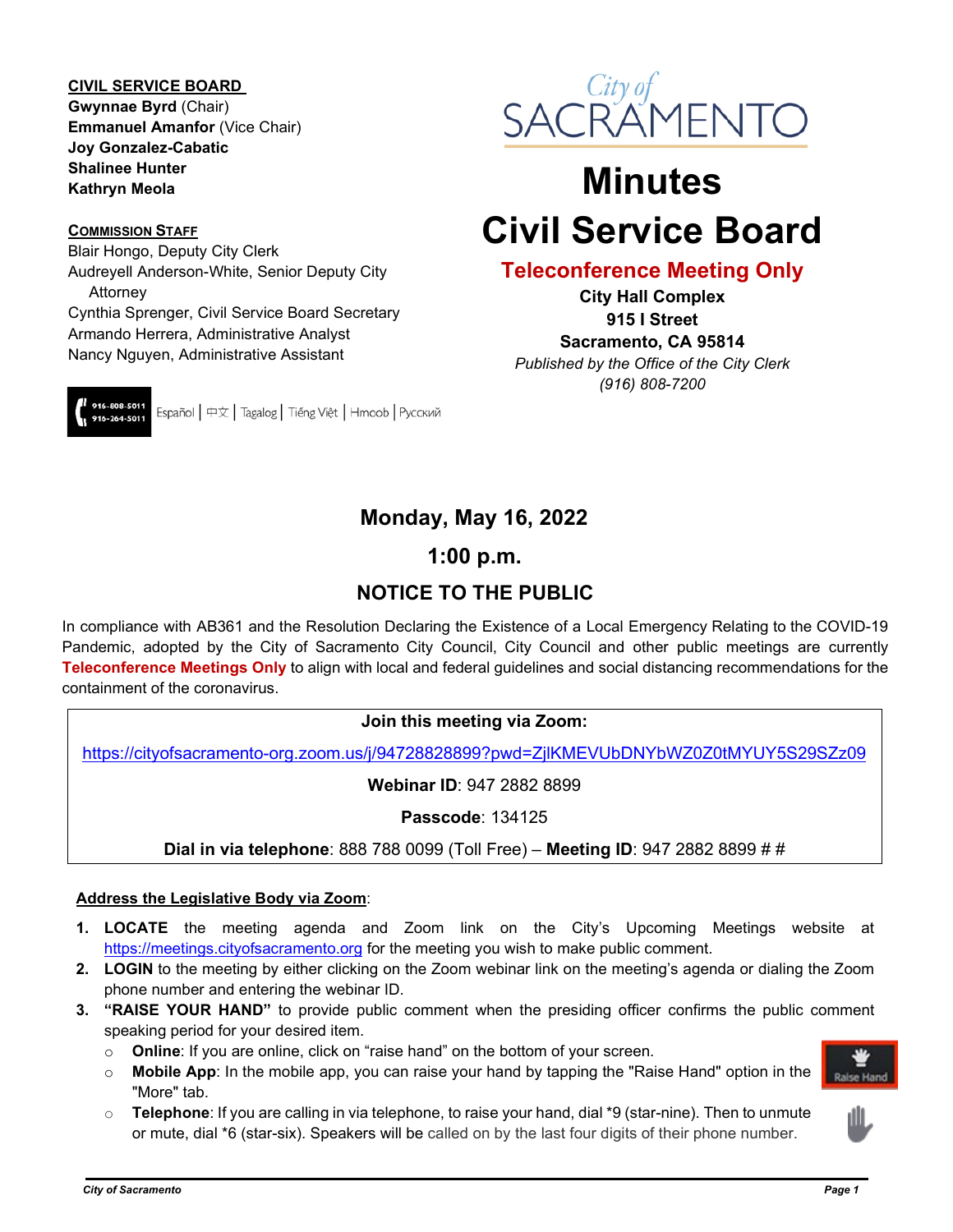**Submit Written Comments Electronically**: Written comments received are distributed to members, filed in the record, and will not be read aloud. Members of the public are encouraged to submit public comments electronically via **eComment** through the City's Upcoming Meetings website at [https://meetings.cityofsacramento.org.](https://meetings.cityofsacramento.org/)

**View Agendas and Staff Reports Online**: The agenda provides a general description and staff recommendation; however, legislative bodies may take action other than what is recommended. Full staff reports are available for public review on the City's Upcoming Meetings website at [https://meetings.cityofsacramento.org](https://meetings.cityofsacramento.org/) and include all attachments and exhibits. "To Be Delivered" and "Supplemental" reports will be published as they are received.

**Watch the Legislative Body Online**: Live video streams and indexed archives of meetings are available via the City's Upcoming Meetings / Archived Meetings website at [https://meetings.cityofsacramento.org.](https://meetings.cityofsacramento.org/)

*City Code section 4.04.020(A)* requires the agenda of each regular or adjourned regular meeting of a city legislative body (as defined in *Government Code section 54952)* be posted at least 120 hours prior or 24 hours prior to a special meeting in a location that is freely accessible to members of the public as required by the Ralph M. Brown Act *Government Code 54950 (The Brown Act)* including a brief description of each item to be transacted or discussed.

The City posts meeting agendas on the City website, at City Hall as well as offsite meeting locations. **The order and estimated time for agenda items are listed for reference and may be taken in any order deemed appropriate by the legislative body**.

If you require **special assistance** to participate in the meeting, notify the Office of the City Clerk at (916) 808-7200 at least 48 hours prior to the meeting.

**Notice to Lobbyists:** When addressing the legislative bodies you must identify yourself as a lobbyist and announce the client/business/organization you are representing *(City Code 2.15.160).*

**Public Comment**. The City provides opportunities for the public to address the legislative body as a whole in order to listen to the public's opinions regarding non-agendized matters within the subject matter jurisdiction of the City during Regular meetings and regarding items on the Agenda at all other meetings.

- Public comments should not be addressed to individual Members nor to City officials, but rather to the legislative body as a whole regarding City business.
- While the public may speak their opinions on City business, personal attacks on Members and City officials, use of swear words, and signs or displays of disrespect for individuals are discouraged as they impede good communication with the legislative body.
- Consistent with the Brown Act, the public comment periods on the Agenda are not intended to be "Question and Answer" periods or conversations with the Members and City officials. The limited circumstances under which Members may respond to public comments are set out in Rule 8 D 2 of the Council Rules of Procedure.
- Members of the public with questions concerning Consent Calendar items may contact the staff person or the Member whose district is identified on the report prior to the meeting to reduce the need for discussion of Consent Calendar items and to better respond to the public's questions.

**Speaker Time Limits.** In the interest of facilitating the legislative body's conduct of the business of the City, members of the public (speakers) who wish to address the legislative body during the meeting will have two/three minutes per speaker for Consent Calendar Items, Public Hearing Items, Discussion Calendar Items, and Matters not on the Agenda for a maximum total of eight/twelve minutes per speaker per meeting. Each speaker shall limit his/her remarks to the specified time allotment.

- The Presiding Officer shall consistently utilize the timing system which provides speakers with notice of their remaining time to complete their comments. A countdown display of the allotted time will appear and flash red at the end of the allotted time.
- In the further interest of time, speakers may be asked to limit their comments to new materials and not repeat what a prior speaker said. Organized groups may choose a single spokesperson who may speak for the group but with no increase in time. Speakers shall not concede any part of their allotted time to another speaker.
- The Presiding Officer may further limit the time allotted for public comments per speaker or in total for the orderly conduct of the meeting and such limits shall be fairly applied.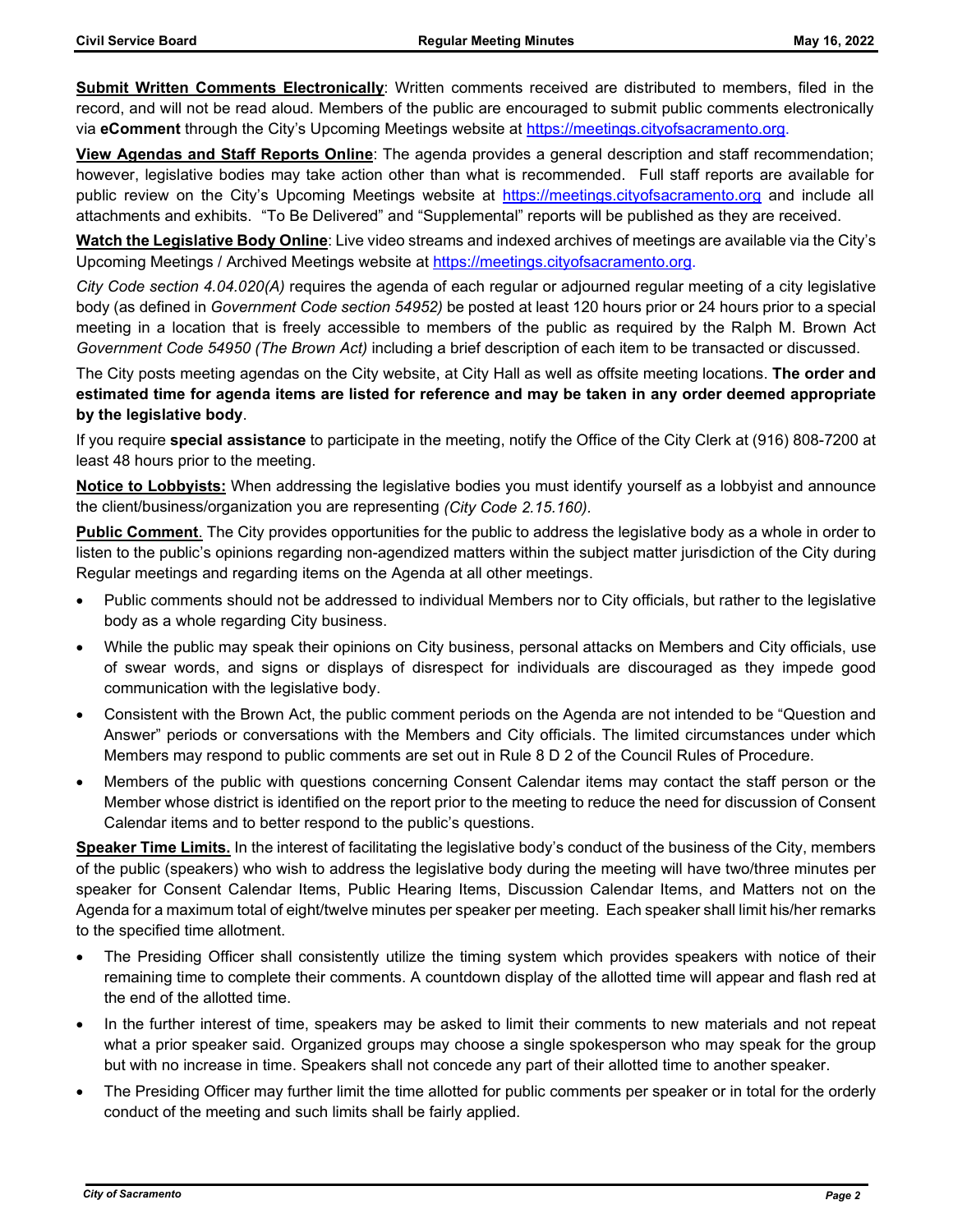# **City of Sacramento**

# **Civil Service Board**

#### **City Hall Complex, 915 I Street, Sacramento, CA 95814**

**Teleconference Meeting Only**

# **Regular Meeting Minutes**

**Monday, May 16, 2022**

**1:00 p.m.**

*All items listed are heard and acted upon by the Civil Service Board unless otherwise noted.*

**Join this meeting via Zoom:**

[https://cityofsacramento](https://cityofsacramento-org.zoom.us/j/94728828899?pwd=ZjlKMEVUbDNYbWZ0Z0tMYUY5S29SZz09)[org.zoom.us/j/94728828899?pwd=ZjlKMEVUbDNYbWZ0Z0tMYUY5S29SZz09](https://cityofsacramento-org.zoom.us/j/94728828899?pwd=ZjlKMEVUbDNYbWZ0Z0tMYUY5S29SZz09) 

**Webinar ID**: 947 2882 8899

**Passcode**: 134125

**Dial in via telephone**: 888 788 0099 (Toll Free) – **Meeting ID**: 947 2882 8899 # #

#### **Open Session – 1:00 p.m.**

Regular meeting called to order by Chair Byrd at 1:01 p.m. on Monday, May 16, 2022.

**Members Present:** Gwynnae Byrd, Joy Gonzales-Cabatic, Shalinee Hunter, and Kathryn Meola

**Members Absent:** Emmanuel Amanfor

Emmanuel Amanfor joined the meeting at 1:05 p.m.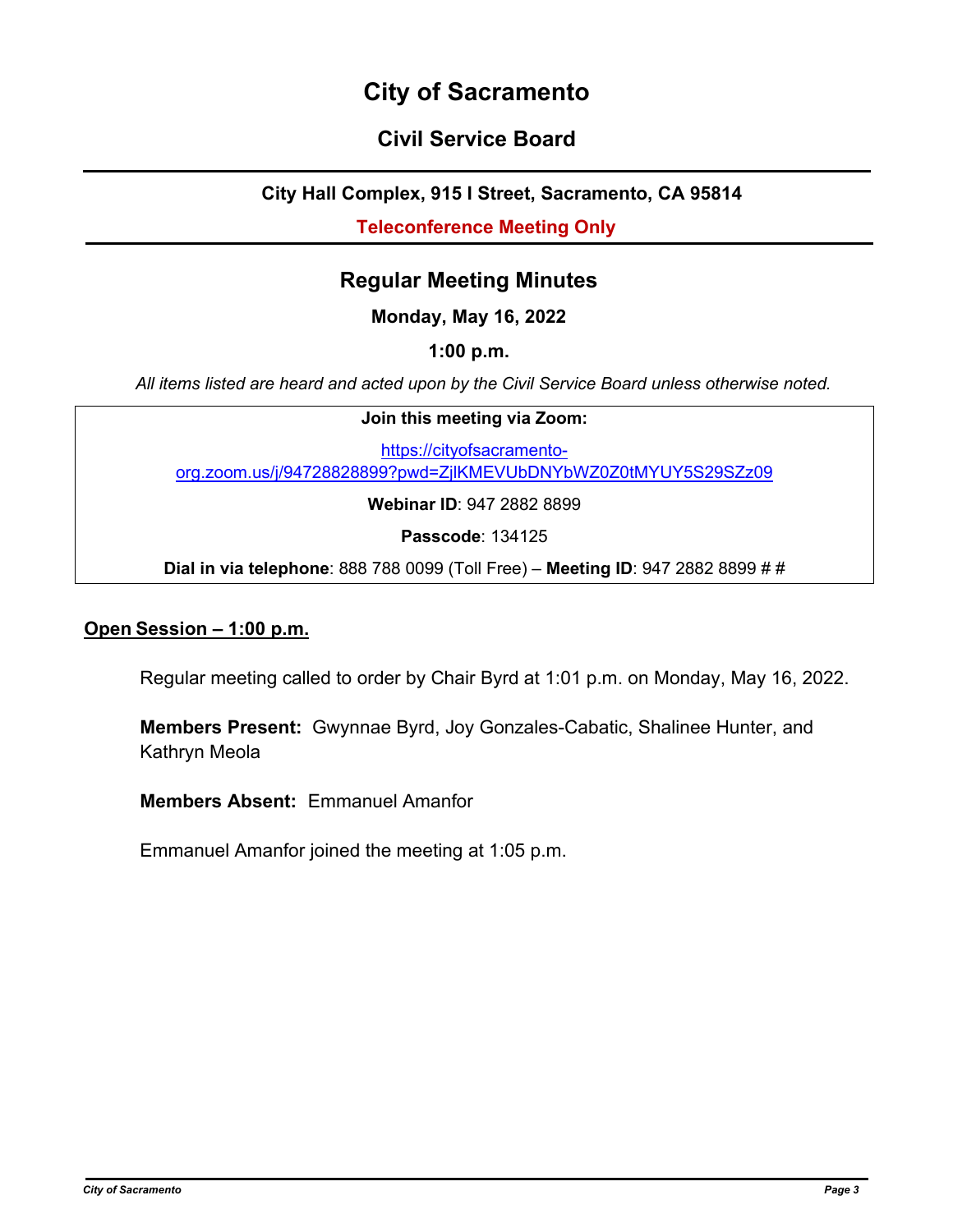#### **Consent Calendar**

*All items listed under the Consent Calendar are considered and acted upon by one Motion. Anyone may request an item be removed for separate consideration.*

| <b>Action:</b> | Moved/Seconded: Member Cabatic / Member Hunter                                               |
|----------------|----------------------------------------------------------------------------------------------|
| Yes:           | Members Emmanuel Amanfor, Gwynnae Byrd, Joy Gonzales-Cabatic, and<br><b>Shalinee Hunter.</b> |
| Abstain:       | Member Kathryn Meola                                                                         |

A motion **passed** to adopt the Consent Calendar in one motion except as indicated at each item.

#### **1. Approval of Civil Service Board Meeting Minutes**

File ID: 2022-00932 **Location:** Citywide **Action:** Passed a **Motion** approving the Civil Service Board Meeting Minutes of April 18, 2022. **Contact:** Mindy Cuppy, MMC, City Clerk, (916) 808-5441, [mcuppy@cityofsacramento.org,](mailto:mcuppy@cityofsacramento.org) Office of the City Clerk

#### **Discussion Calendar**

*Discussion calendar items include an oral presentation including those recommending "receive and file".*

### **2. Appeal of the Disqualification of Diana Martinez from the Information Technology Trainee Recruitment**

File ID: 2022-01053 **Location:** Information Technology

- **Action:** Moved/Seconded: Member Meola / Member Amanfor
- **Yes:** Members Emmanuel Amanfor, Gwynnae Byrd, Joy Gonzales-Cabatic, Shalinee Hunter, and Kathryn Meola.

Passed a **Motion**: 1) waiving formal rules for conducting the hearing pursuant to Civil Service Board Rule 4(11)(c)(7); and 2) affirming the Director's disqualification in the appeal of Diana Martinez from the Information Technology Trainee Recruitment pursuant to Civil Service Board Rule 4.10.

**Contact:** Ben Wilson, Personnel Analyst, (916) 808-1971,

[bwilson@cityofsacramento.org,](mailto:bwilson@cityofsacramento.org) Human Resources Department